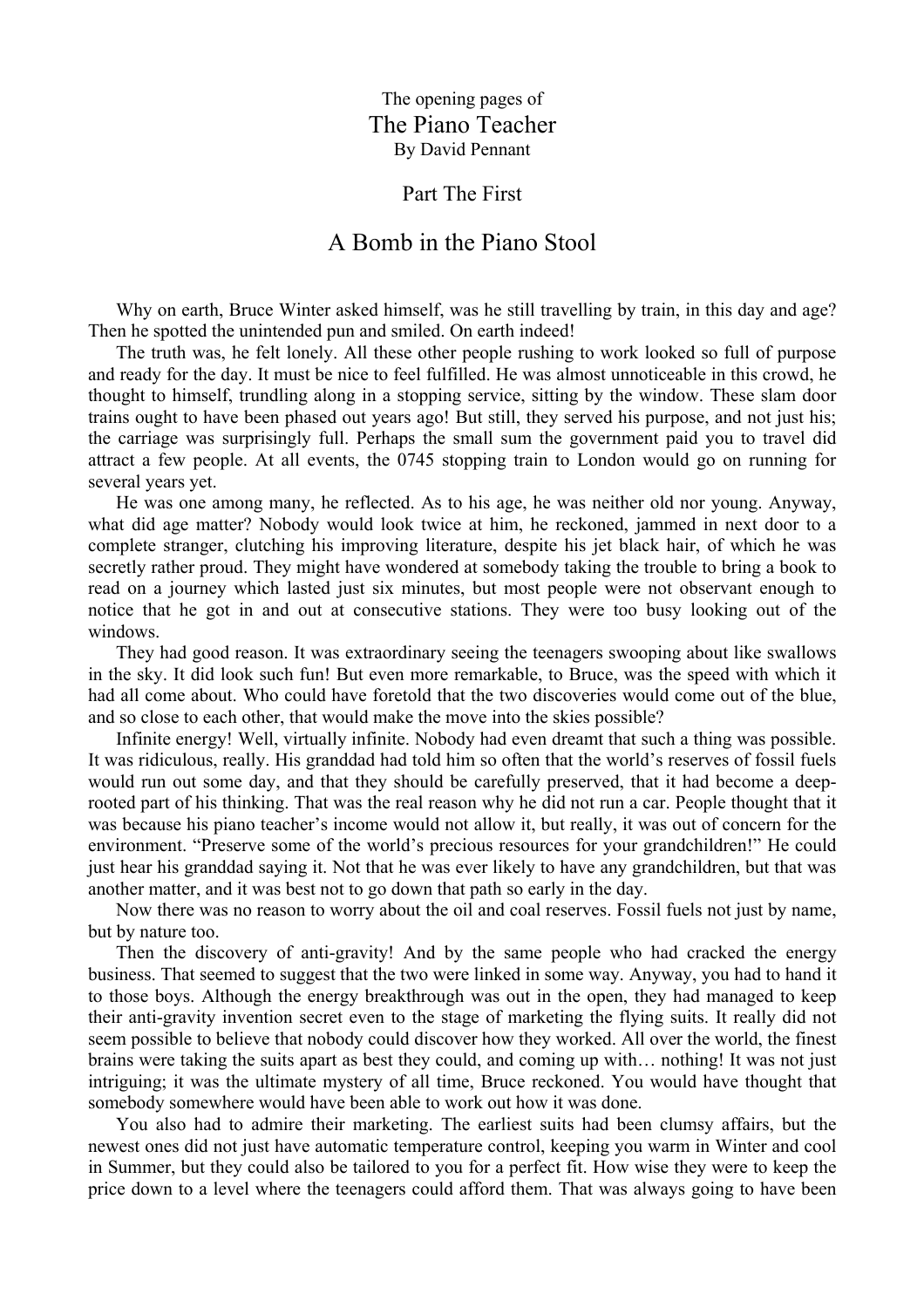the mass market. Although there was a lot of jealousy about against Skywear (what a good name), it was limited to those scientists and engineers who wished they could have been the ones to scoop the prize. The young people had nothing but praise for Skywear, which must be just what they wanted.

Funny how he had assumed the inventors were men. Perhaps they were women? Whoever it was, they certainly understood how to make the girls look shapely. Take that one for instance, doing loop the loops near the carriage window. He supposed the young people liked to come down low, in order to be seen. Why, wasn't that Araminta? Yes, it was! Impulsively, he waved, then immediately regretted it. Oh dear, she had seen him, and waved back vigorously. Then she shot off skywards to join a group of friends. They made off into the middle distance.

That was a foolish thing to do. He looked around inside the carriage, to see if anyone else had noticed the interchange between them. A young woman sitting diagonally opposite him caught his eye, and smiled. She had seen. He smiled back. He had noticed her before. She had a book like him; that was curious.

It was time to get out. He was always worried that he would get carried away in his thoughts and miss the station. It had not happened yet, but there was always a first time. Daydreaming was deeply embedded in his nature; he had developed sufficient self-knowledge to have grasped that! He must try and stay focussed enough each day to get off the train.

It was an eight minute walk to the school. Down the few steps from the station entrance, across the forecourt, and into the little alley. So far, the occasional cyclists coming the other way had always slowed down, but Bruce was anticipating a collision one day, so he marched quickly along peering ahead, ready to fall backwards into the hedge if required. Today there was no incident, and he was able to step through the gap in the wire netting behind the bike shed and make his way to the music block. Somewhat unofficial, maybe, but it did save going all round by the gate, and Bruce preferred to slip in unobserved.

 Step confidently into the old building, pass through two fire doors, unlock the little practice room, and put his bag on top of the piano. Open the window to its fullest extent, this being the beginning of May. This was only two inches, as there was some sort of catch on it, for security purposes. There must be a way of overriding that, Bruce reckoned, but he had never found it. No matter. For one thing, he did not want the caretaker shouting at him if he left the window wide open by mistake. Better to be safe than sorry.

He always felt secure when he was in the little practice room. Apart from the occasional quick visit from Jane, the Head of Music, or Sue, the second in the department, no other adult troubled him in there. It was just a matter of giving the pupils their lessons, and then locking up and leaving for the station again. It was a good arrangement.

0803. Seven minutes to practise, before Simon would arrive at 0810, since it was Thursday. Then Araminta at 0840, then those two scamps Beccy and Simna who learned together at 0910, when first lesson was beginning, and then three more individual pupils afterwards. The older pupils had their lesson before the school day started. The arrangement worked well; the building was quiet, and they did not have to miss class time.

Simon was punctual. He had been learning for eight months. He had made a good start. His note reading was poor, like most of them, but he was able to grasp the music quickly, and make it his own. He showed real promise.

Then it was time for Araminta. He always looked forward to her lesson; he had managed to work out why. It was because she talked to him. The hardest pupils were the ones who did not say a word from start to finish; he found having to make all the running in the lesson a strain. However, he was getting better at it; he did not find silent pupils so threatening as he had at first. Everything becomes easier with practice, he thought.

"Good morning, Mr. Winter, and how are you today?"

Araminta had burst in. Whatever you do, make a good entry; he had learned about that in drama lessons at school. She was bright and cheerful, as usual. Her high cheek bones tended to make her stand out from the crowd.

"Good morning, Araminta. I'm fine thanks. How are things with you?"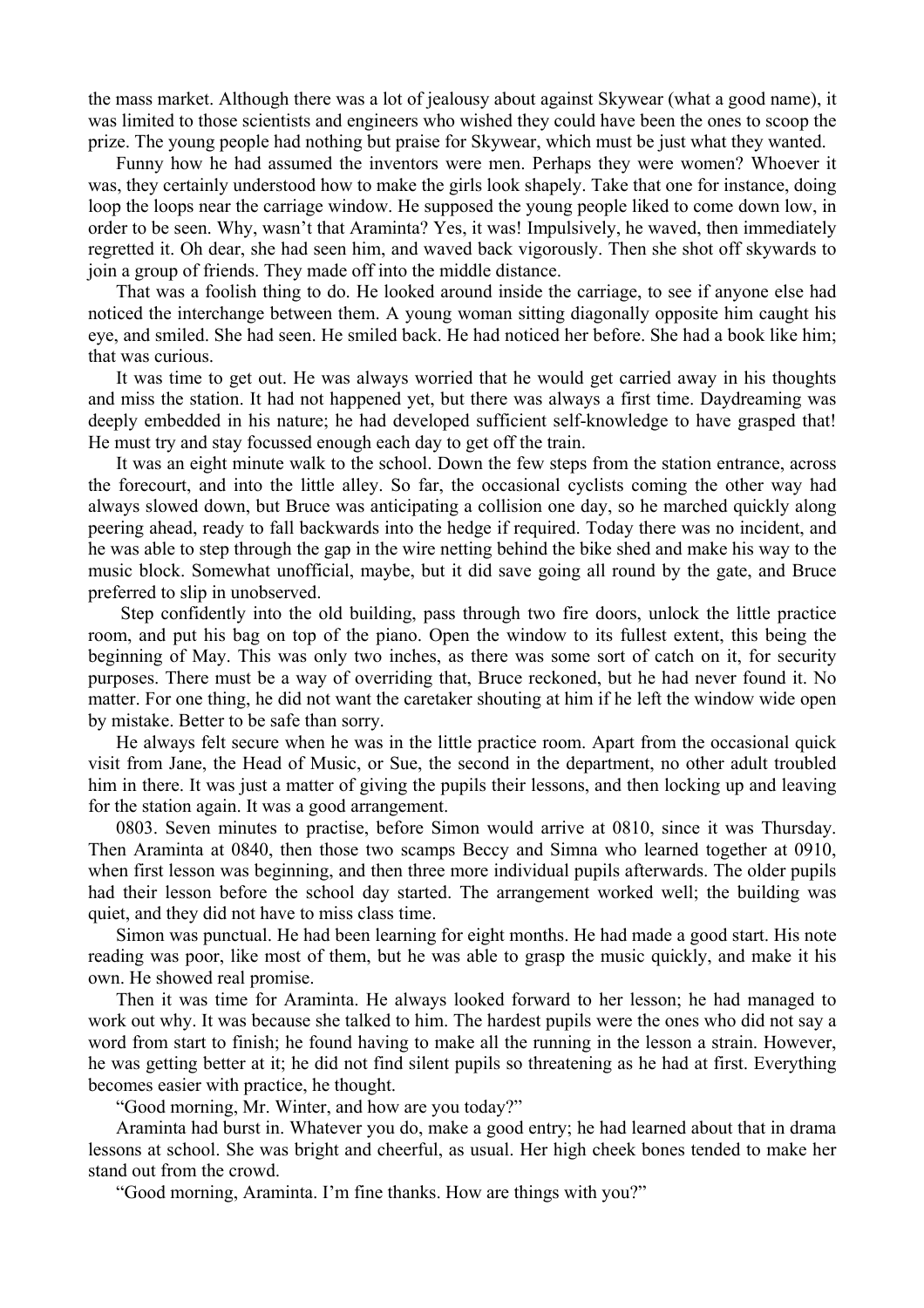"Couldn't be better, thanks," she chirped, as she settled onto the piano stool. "I saw you in the train."

He had wondered how long it would take for that topic to come up.

"You have got your sky-diving down to a fine art. Isn't it rather dangerous coming so low?"

"Not at all, Mr. Winter." He liked the way she used his name. "There are safety devices built into the suit. You couldn't crash if you wanted to. The sensors slow you down before you hit anything. That's also true for power cables; the suit detects the presence of the magnetic field, and prevents you from flying into them. It's disconcerting at first, but you soon get used to the suit overriding your intentions. In fact, it can be rather fun. You should try it."

That too had been inevitable. "An old fogy like me?"

"Nonsense. It only takes a few hours to master the basics, and after a week or two, you'll be getting along fine. Think of it as the aerial equivalent of snowboarding."

Bruce grimaced. He had tried skiing in the Alps on several holidays for young people; that had been bad enough. His knees had got so tired! He needed to stop every few hundred yards to cope with the ache, and there was a limit to how long you could pretend to be admiring the view. He had never ventured on to snowboarding. It looked very difficult. After a few years he had stopped going. For one thing, everyone said that if you went with Snowbiz three times, you were guaranteed to end up with a life partner; if not, you got your money back. The guarantee had failed in his case.

"I think I will stay on *terra firma*," he said, hearing how feeble that sounded as he spoke the words. "But if I change my mind, I will come to you for advice. Now, what are you going to play me today?"

Araminta got out her book of Grade Seven pieces. She played well, he had to acknowledge. With her gifts and talents and bright personality, she would soon be making some young man very happy. They worked at some points of technique until the bell went.

The two twelve year olds Simna and Beccy were such a challenge, because they chattered so much! They were already in full flow as they stormed the door – that was how their entry felt to Bruce. Part of him was pleased, because it meant that they felt at home and comfortable in the lesson. They threw down their bags and settled happily on their stools. They had a keyboard each, one on each side of him.

Every time Beccy came for a lesson, Bruce found himself thinking of the same verse from the Song of Solomon; 'I am dark but lovely, daughters of Jerusalem.' This was rather nonsensical, because Simna, being coffee coloured, was actually the darker of the two, but in her case it was her natural colour. In Beccy's case, it was caused either by exotic holidays, or by a sun tan machine. If it was the latter, he hoped she had taken good advice regarding health. Same with the former, come to think of it. Simna seemed to have been born with a permanent impish grin. He was glad he was not a classroom teacher, as he would need to get cross from time to time, and it would have been impossible with Simna, he felt.

It was such hard work keeping them focussed on playing! One week, their concentration had been so poor that they had only worked through four bars of music, and even those were not thoroughly grasped. However, they both had some talent, and they did practise, unlike some of his other pupils, so he did not feel uncomfortable with their progress. Also, they did not hold the record; with one of his adult pupils at home, the whole half hour had been spent on one bar of music! Still, it was the hardest bar in the book, as Bruce had pointed out. Also it was good to remember the story about Sir Edward Elgar, the composer. On one occasion, friends were staying with the Elgars, and after breakfast, the rest of the family took them out on a long walk, leaving Sir Edward in peace to compose. When they returned four hours later, Sir Edward had composed… just one bar! If it was in common time, with four beats to the bar, then the average rate of progress for that composition was one beat per hour. Mind you, Bruce reflected, I bet it was a good bar. There was nothing shoddy about Elgar's music.

His morning's lessons were soon over; six today, which meant that, allowing for the fifteen minute break at 1010, he was leaving the building at 1127. It was touch and go whether he would catch the 1133 home, but it was often late, so he might manage it if he strode along briskly.